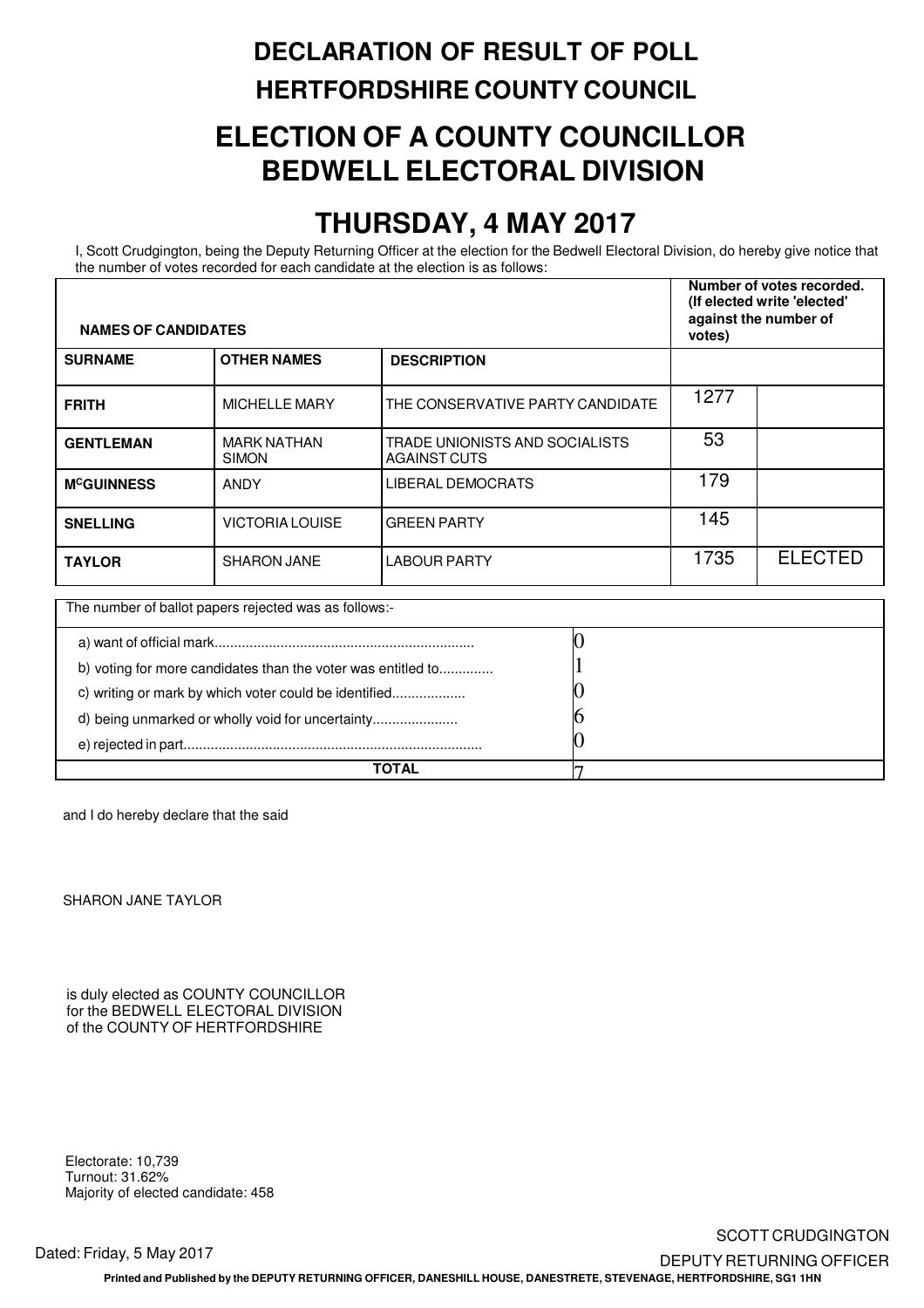### **DECLARATION OF RESULT OF POLL HERTFORDSHIRE COUNTY COUNCIL**

## **ELECTION OF A COUNTY COUNCILLOR BROADWATER ELECTORAL DIVISION**

### **THURSDAY, 4 MAY 2017**

 notice that the number of votes recorded for each candidate at the election is as follows: I, Scott Crudgington, being the Deputy Returning Officer at the election for the Broadwater Electoral Division, do hereby give

| <b>NAMES OF CANDIDATES</b> |                                                       |                                                       | Number of votes recorded.<br>(If elected write 'elected'<br>against the number of<br>votes) |                |
|----------------------------|-------------------------------------------------------|-------------------------------------------------------|---------------------------------------------------------------------------------------------|----------------|
| <b>SURNAME</b>             | <b>OTHER NAMES</b>                                    | <b>DESCRIPTION</b>                                    |                                                                                             |                |
| <b>GARDNER</b>             | <b>MICHELLE ELAINE</b>                                | LABOUR PARTY                                          | 1445                                                                                        |                |
| <b>KERR</b>                | <b>HELEN DOROTHY</b>                                  | TRADE UNIONISTS AND SOCIALISTS<br><b>AGAINST CUTS</b> | 61                                                                                          |                |
| <b>MITCHELL</b>            | ADAM JOSEPH<br><b>STEPHEN</b>                         | THE CONSERVATIVE PARTY CANDIDATE                      | 1834                                                                                        | <b>ELECTED</b> |
| <b>WARR</b>                | <b>RICHARD DAVID</b>                                  | <b>GREEN PARTY</b>                                    | 132                                                                                         |                |
| <b>WREN</b>                | <b>THOMAS</b>                                         | LIBERAL DEMOCRATS                                     | 270                                                                                         |                |
|                            | The number of ballot papers rejected was as follows:- |                                                       |                                                                                             |                |

| The number of ballot papers rejected was as follows:-        |  |
|--------------------------------------------------------------|--|
|                                                              |  |
| b) voting for more candidates than the voter was entitled to |  |
| c) writing or mark by which voter could be identified        |  |
|                                                              |  |
|                                                              |  |
| ΤΩΤΔΙ                                                        |  |

and I do hereby declare that the said

ADAM JOSEPH STEPHEN MITCHELL

 is duly elected as COUNTY COUNCILLOR for the BROADWATER ELECTORAL DIVISION of the COUNTY OF HERTFORDSHIRE

 Electorate: 10,855 Turnout: 34.69% Majority of elected candidate: 389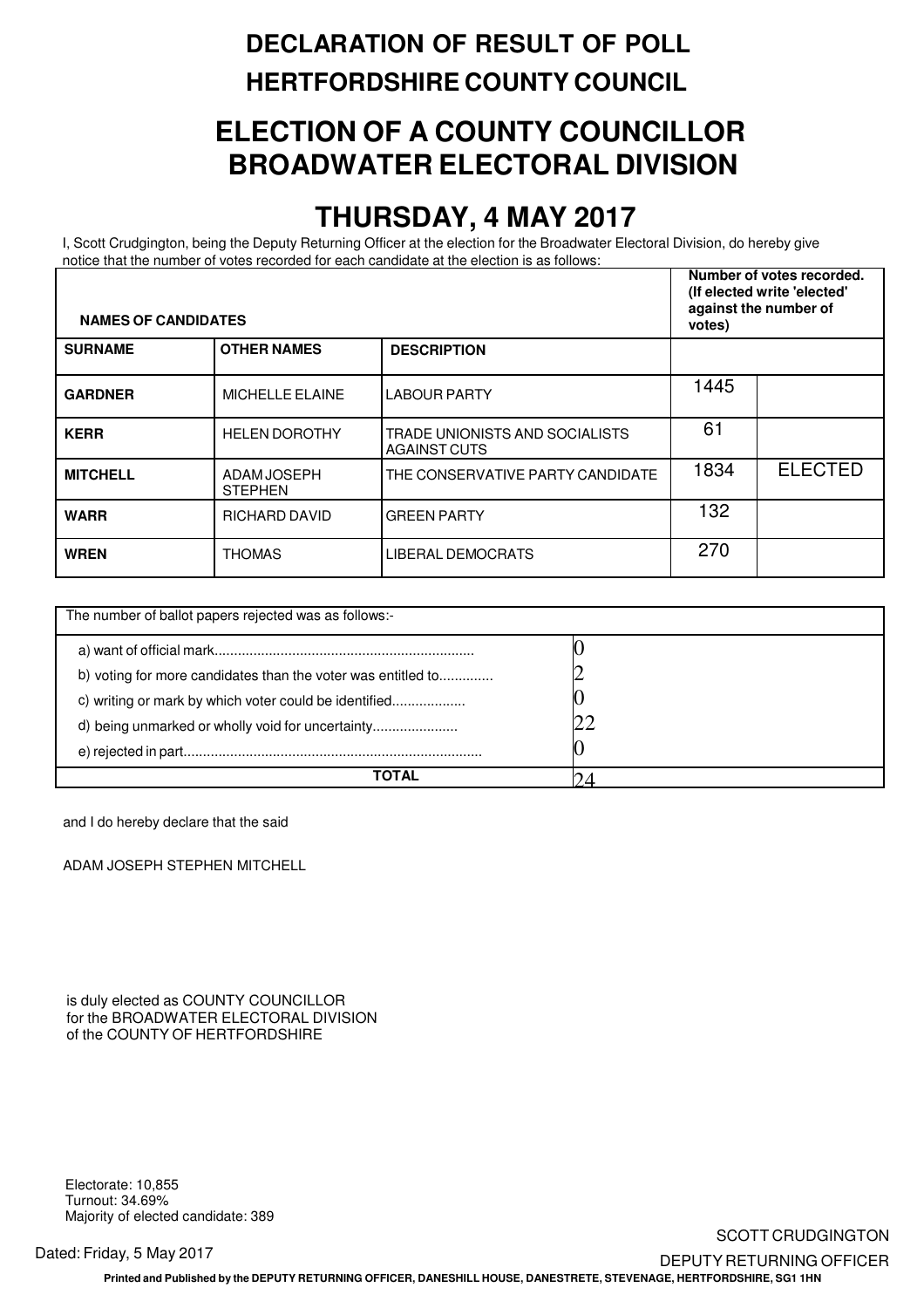# **DECLARATION OF RESULT OF POLL HERTFORDSHIRE COUNTY COUNCIL ELECTION OF A COUNTY COUNCILLOR CHELLS ELECTORAL DIVISION**

#### **THURSDAY, 4 MAY 2017**

 number of votes recorded for each candidate at the election is as follows: I, Scott Crudgington, being the Deputy Returning Officer at the election for the Chells Electoral Division, do hereby give notice that the

| <b>NAMES OF CANDIDATES</b> |                                                       |                                                       | Number of votes recorded.<br>(If elected write 'elected'<br>against the number of<br>votes) |                |
|----------------------------|-------------------------------------------------------|-------------------------------------------------------|---------------------------------------------------------------------------------------------|----------------|
| <b>SURNAME</b>             | <b>OTHER NAMES</b>                                    | <b>DESCRIPTION</b>                                    |                                                                                             |                |
| <b>CHARLES</b>             | ROGER ALEXANDER                                       | TRADE UNIONISTS AND SOCIALISTS<br><b>AGAINST CUTS</b> | 34                                                                                          |                |
| <b>HURST</b>               | MATTHEW ASHLEY<br><b>STEVEN</b>                       | THE CONSERVATIVE PARTY CANDIDATE                      | 939                                                                                         |                |
| <b>MASON</b>               | <b>MARION ANN</b>                                     | UK INDEPENDENCE PARTY (UKIP)                          | 207                                                                                         |                |
| <b>PARKER</b>              | <b>ROBIN GARETH</b>                                   | <b>LIBERAL DEMOCRATS</b>                              | 1920                                                                                        | <b>ELECTED</b> |
| <b>SPELLER</b>             | <b>SIMON KIRBY</b>                                    | <b>LABOUR PARTY</b>                                   | 755                                                                                         |                |
|                            |                                                       |                                                       |                                                                                             |                |
|                            | The number of ballot papers rejected was as follows:- |                                                       |                                                                                             |                |

| The number of ballot papers rejected was as follows:-        |  |
|--------------------------------------------------------------|--|
|                                                              |  |
| b) voting for more candidates than the voter was entitled to |  |
| c) writing or mark by which voter could be identified        |  |
| d) being unmarked or wholly void for uncertainty             |  |
|                                                              |  |
| ΤΟΤΑΙ                                                        |  |

and I do hereby declare that the said

ROBIN GARETH PARKER

 is duly elected as COUNTY COUNCILLOR for the CHELLS ELECTORAL DIVISION of the COUNTY OF HERTFORDSHIRE

 Electorate: 11,090 Turnout: 34.81% Majority of elected candidate: 981

**Printed and Published by the DEPUTY RETURNING OFFICER, DANESHILL HOUSE, DANESTRETE, STEVENAGE, HERTFORDSHIRE, SG1 1HN**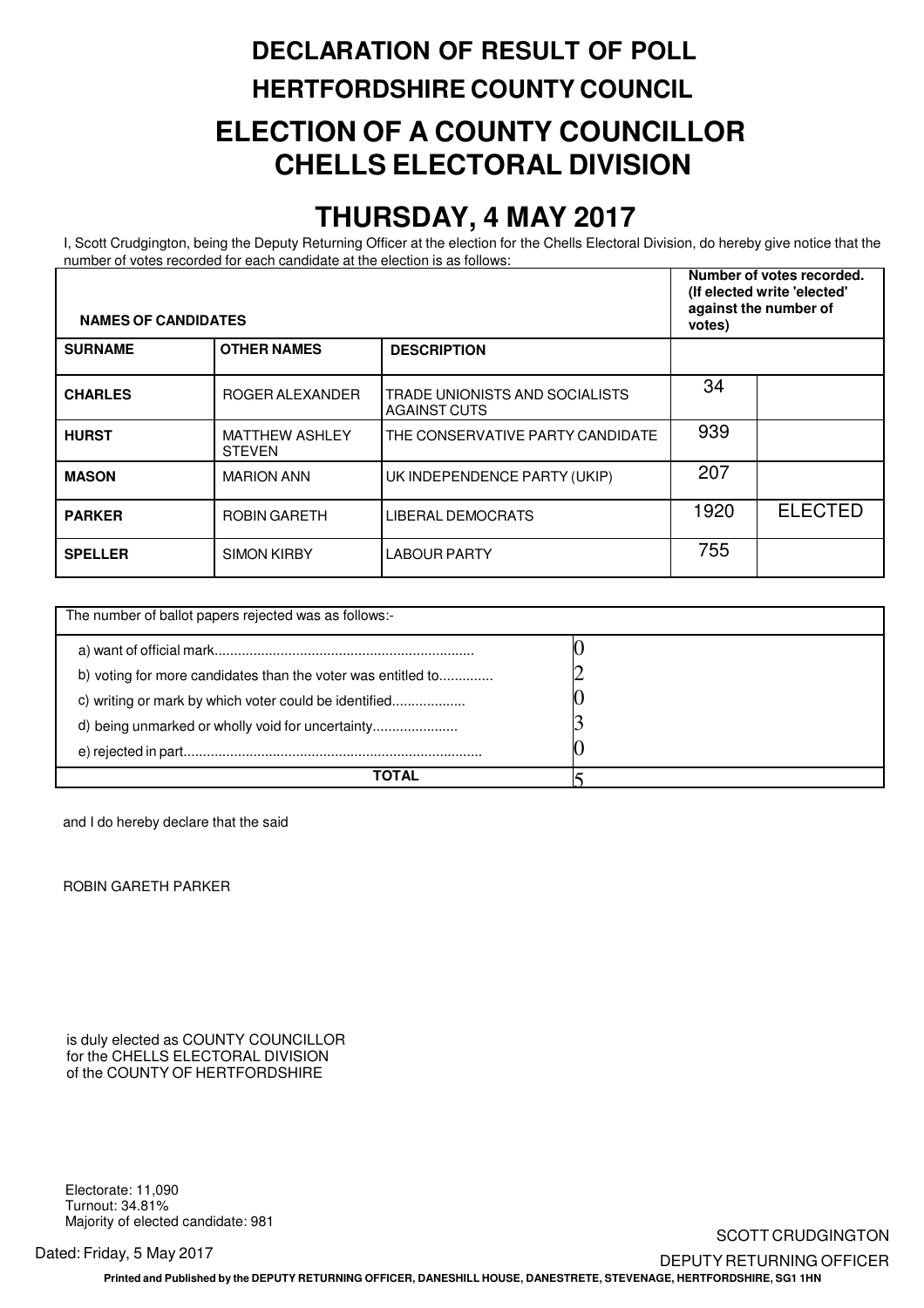# **DECLARATION OF RESULT OF POLL HERTFORDSHIRE COUNTY COUNCIL ELECTION OF A COUNTY COUNCILLOR OLD STEVENAGE ELECTORAL DIVISION**

#### **THURSDAY, 4 MAY 2017**

 notice that the number of votes recorded for each candidate at the election is as follows: I, Scott Crudgington, being the Deputy Returning Officer at the election for the Old Stevenage Electoral Division, do hereby give

| <b>NAMES OF CANDIDATES</b>   |                                                       |                                  | Number of votes recorded.<br>(If elected write 'elected'<br>against the number of<br>votes) |                |
|------------------------------|-------------------------------------------------------|----------------------------------|---------------------------------------------------------------------------------------------|----------------|
| <b>SURNAME</b>               | <b>OTHER NAMES</b>                                    | <b>DESCRIPTION</b>               |                                                                                             |                |
| <b>BENNETT LOVELL</b>        | <b>JOSHUA</b>                                         | <b>LABOUR PARTY</b>              | 1552                                                                                        | <b>ELECTED</b> |
| <b>HEARMON</b>               | <b>CLIVE</b>                                          | <b>LIBERAL DEMOCRATS</b>         | 232                                                                                         |                |
| <b>LAWRENCE</b>              | <b>GRAHAM EDWARD</b>                                  | THE CONSERVATIVE PARTY CANDIDATE | 1537                                                                                        |                |
| <b>STURGES</b>               | <b>ELIZABETH</b><br><b>GENEVIEVE</b>                  | <b>GREEN PARTY</b>               | 155                                                                                         |                |
| YARNOLD-<br><b>FORRESTER</b> | <b>MARILYN TERESA</b>                                 | UK INDEPENDENCE PARTY (UKIP)     | 253                                                                                         |                |
|                              | The number of ballot papers rejected was as follows:- |                                  |                                                                                             |                |
|                              |                                                       |                                  |                                                                                             |                |

| The number of ballot papers rejected was as follows:-        |  |
|--------------------------------------------------------------|--|
|                                                              |  |
| b) voting for more candidates than the voter was entitled to |  |
| c) writing or mark by which voter could be identified        |  |
| d) being unmarked or wholly void for uncertainty             |  |
|                                                              |  |
| TOTAL                                                        |  |

and I do hereby declare that the said

JOSHUA BENNETT LOVELL

 is duly elected as COUNTY COUNCILLOR for the OLD STEVENAGE ELECTORAL DIVISION of the COUNTY OF HERTFORDSHIRE

 Electorate: 10,386 Turnout: 35.94% Majority of elected candidate: 15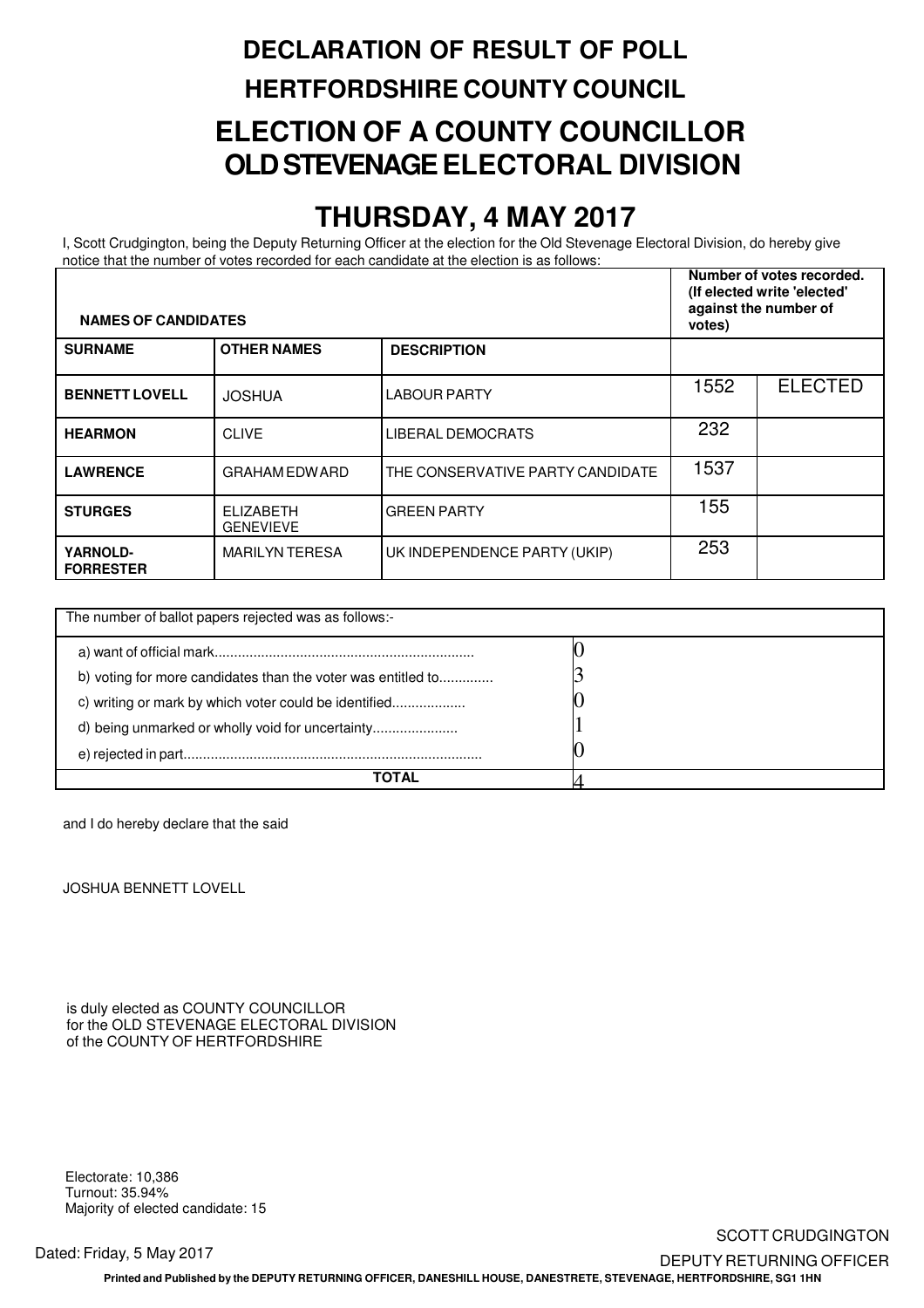# **DECLARATION OF RESULT OF POLL HERTFORDSHIRE COUNTY COUNCIL ELECTION OF A COUNTY COUNCILLOR SHEPHALL ELECTORAL DIVISION**

#### **THURSDAY, 4 MAY 2017**

 that the number of votes recorded for each candidate at the election is as follows: I, Scott Crudgington, being the Deputy Returning Officer at the election for the Shephall Electoral Division, do hereby give notice

| <b>NAMES OF CANDIDATES</b> |                                                       |                                                       | Number of votes recorded.<br>(If elected write 'elected'<br>against the number of<br>votes) |                |
|----------------------------|-------------------------------------------------------|-------------------------------------------------------|---------------------------------------------------------------------------------------------|----------------|
| <b>SURNAME</b>             | <b>OTHER NAMES</b>                                    | <b>DESCRIPTION</b>                                    |                                                                                             |                |
| <b>BOOTH</b>               | STEPHEN JOHN                                          | LIBERAL DEMOCRATS                                     | 299                                                                                         |                |
| <b>BROWN</b>               | <b>JIM</b>                                            | <b>LABOUR PARTY</b>                                   | 1298                                                                                        |                |
| <b>HEARN</b>               | <b>MICHAEL STEVEN</b>                                 | THE CONSERVATIVE PARTY CANDIDATE                      | 1423                                                                                        | <b>ELECTED</b> |
| <b>MALOCCO</b>             | <b>MIKE</b>                                           | <b>GREEN PARTY</b>                                    | 128                                                                                         |                |
| <b>PALMER</b>              | <b>TREVOR MICHAEL</b>                                 | TRADE UNIONISTS AND SOCIALISTS<br><b>AGAINST CUTS</b> | 66                                                                                          |                |
|                            | The number of ballot papers rejected was as follows:- |                                                       |                                                                                             |                |

| The number of ballot papers rejected was as follows:-        |  |
|--------------------------------------------------------------|--|
|                                                              |  |
| b) voting for more candidates than the voter was entitled to |  |
| c) writing or mark by which voter could be identified        |  |
| d) being unmarked or wholly void for uncertainty             |  |
|                                                              |  |
| ΤΟΤΑΙ                                                        |  |

and I do hereby declare that the said

MICHAEL STEVEN HEARN

 is duly elected as COUNTY COUNCILLOR for the SHEPHALL ELECTORAL DIVISION of the COUNTY OF HERTFORDSHIRE

 Electorate: 10,466 Turnout: 30.76% Majority of elected candidate: 125